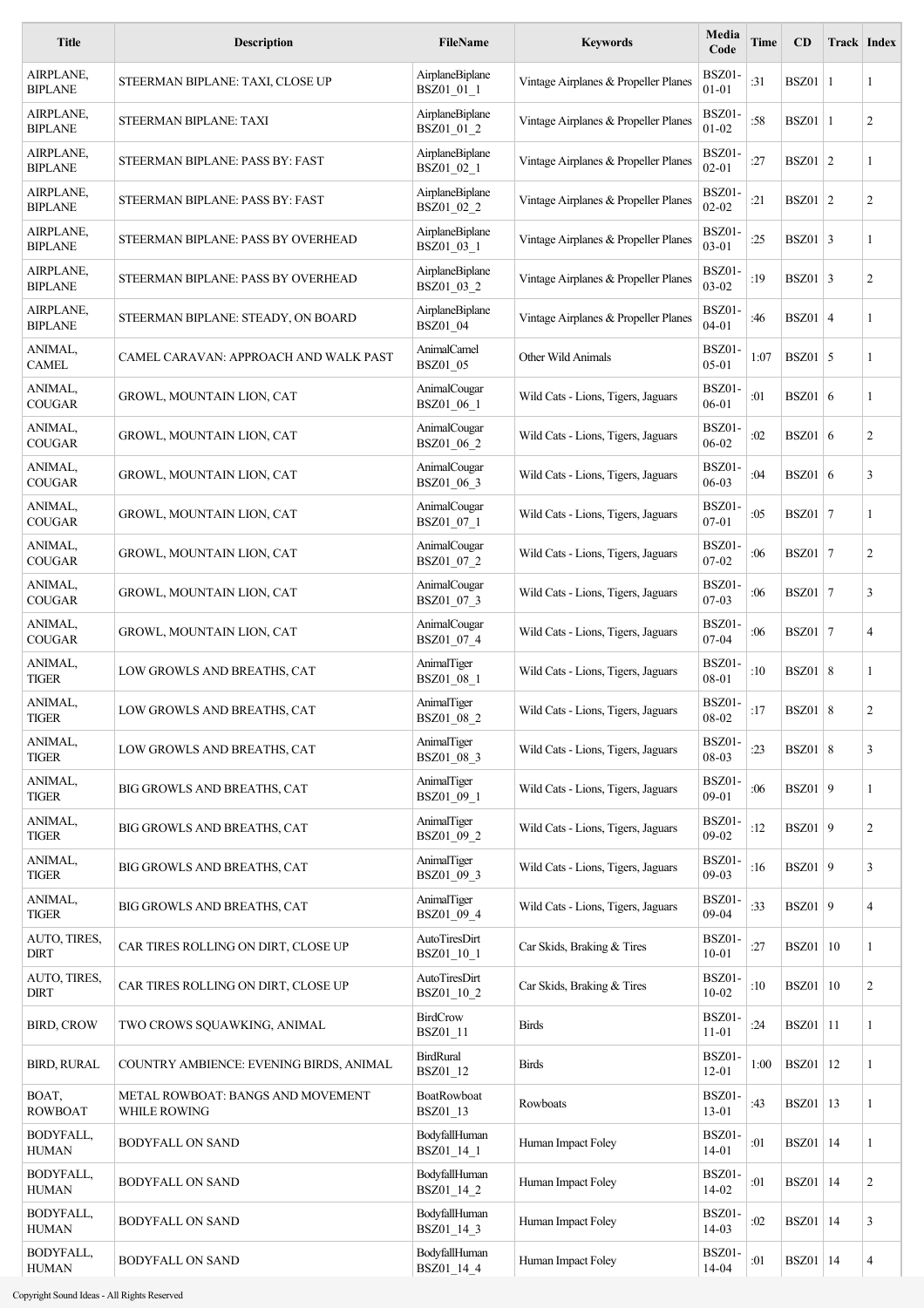| CHAIR, WOOD               | ADJUST WOODEN CHAIR: SHORT SQUEAK, CLOSE<br>UP                                   | ChairWood<br>BSZ01_15_1    | Household Furniture; Outdoor<br>Household & Gardening        | BSZ01-<br>$15 - 01$        | :01  | <b>BSZ01</b>   15 |    | 1              |
|---------------------------|----------------------------------------------------------------------------------|----------------------------|--------------------------------------------------------------|----------------------------|------|-------------------|----|----------------|
| CHAIR, WOOD               | ADJUST WOODEN CHAIR: SHORT SQUEAK, CLOSE<br>UP                                   | ChairWood<br>BSZ01_15_2    | Household Furniture;Outdoor<br>Household & Gardening         | <b>BSZ01-</b><br>15-02     | :01  | <b>BSZ01</b>      | 15 | 2              |
| CHAIR, WOOD               | ADJUST WOODEN CHAIR: SHORT SQUEAK, CLOSE<br>UP                                   | ChairWood<br>BSZ01_15_3    | Household Furniture; Outdoor<br>Household & Gardening        | <b>BSZ01-</b><br>15-03     | :02  | <b>BSZ01</b>      | 15 | 3              |
| CHAIR, WOOD               | ADJUST WOODEN CHAIR: SHORT SQUEAK,<br>MEDIUM PERSPECTIVE IN ROOM                 | ChairWood<br>BSZ01_16_1    | Household Furniture; Outdoor<br>Household & Gardening        | BSZ01-<br>$16 - 01$        | :01  | <b>BSZ01</b>   16 |    | 1              |
| CHAIR, WOOD               | ADJUST WOODEN CHAIR: SHORT SQUEAK,<br>MEDIUM PERSPECTIVE IN ROOM                 | ChairWood<br>BSZ01_16_2    | Household Furniture; Outdoor<br>Household & Gardening        | BSZ01-<br>16-02            | :01  | BSZ01             | 16 | 2              |
| CHAIR, WOOD               | ADJUST WOODEN CHAIR: SHORT SQUEAK,<br>MEDIUM PERSPECTIVE IN ROOM                 | ChairWood<br>BSZ01 16 3    | Household Furniture; Outdoor<br>Household & Gardening        | BSZ01-<br>16-03            | :01  | BSZ01             | 16 | 3              |
| CHAIR, WOOD               | ADJUST WOODEN CHAIR: SHORT SQUEAK,<br>MEDIUM PERSPECTIVE IN ROOM                 | ChairWood<br>BSZ01_16_4    | Household Furniture; Outdoor<br>Household & Gardening        | BSZ01-<br>16-04            | :02  | <b>BSZ01</b>      | 16 | $\overline{4}$ |
| CHAIR, WOOD               | ADJUST WOODEN CHAIR: SHORT SQUEAKS,<br>MEDIUM PERSPECTIVE IN ROOM                | ChairWood<br>BSZ01_17_1    | Household Furniture; Outdoor<br>Household & Gardening        | BSZ01-<br>$17 - 01$        | :03  | BSZ01             | 17 | 1              |
| CHAIR, WOOD               | ADJUST WOODEN CHAIR: SHORT SQUEAKS,<br>MEDIUM PERSPECTIVE IN ROOM                | ChairWood<br>BSZ01_17_2    | Household Furniture; Outdoor<br>Household & Gardening        | BSZ01-<br>17-02            | :03  | <b>BSZ01</b>      | 17 | $\overline{2}$ |
| CHAIR, WOOD               | ADJUST WOODEN CHAIR: SHORT SQUEAKS,<br>MEDIUM PERSPECTIVE IN ROOM                | ChairWood<br>BSZ01_17_3    | Household Furniture;Outdoor<br>Household & Gardening         | <b>BSZ01-</b><br>17-03     | :04  | BSZ01             | 17 | 3              |
| CHAIR, WOOD               | ADJUST WOODEN CHAIR: SHORT SQUEAKS,<br>MEDIUM PERSPECTIVE IN ROOM                | ChairWood<br>BSZ01_17_4    | Household Furniture; Outdoor<br>Household & Gardening        | BSZ01-<br>17-04            | :06  | BSZ01             | 17 | 4              |
| CRASH,<br><b>AIRPLANE</b> | AIRPLANE CRASH, DEBRIS, DISASTER                                                 | CrashAirplane<br>BSZ01_18  | Airplane Crashes                                             | BSZ01-<br>18-01            | :16  | <b>BSZ01</b>      | 18 | 1              |
| CRASH,<br><b>TRUCK</b>    | TRUCK CRASH, DEBRIS, DISASTER                                                    | CrashTruck<br>BSZ01_19     | Car Crashes                                                  | BSZ01-<br>19-01            | :04  | <b>BSZ01</b>   19 |    | 1              |
| CREAK,<br><b>GLASS</b>    | <b>GLASS STRESS CREAKS</b>                                                       | CreakGlass<br>BSZ01_20     | Glass & Plastic Foley; Squeak &<br>Creak Foley               | BSZ01-<br>$20 - 01$        | :16  | $BSZ01$ 20        |    | 1              |
| CREAK,<br><b>HINGE</b>    | PIANO LID HINGE CREAK                                                            | CreakHinge<br>BSZ01_21_1   | Door Creaks & Squeaks; Wooden<br>Boxes, Containers & Caskets | BSZ01-<br>$21 - 01$        | :01  | <b>BSZ01</b> 21   |    | 1              |
| CREAK,<br><b>HINGE</b>    | PIANO LID HINGE CREAK                                                            | CreakHinge<br>BSZ01_21_2   | Door Creaks & Squeaks; Wooden<br>Boxes, Containers & Caskets | <b>BSZ01-</b><br>$21 - 02$ | :02  | $BSZ01$ 21        |    | 2              |
| CREAK,<br><b>HINGE</b>    | PIANO LID HINGE CREAK                                                            | CreakHinge<br>BSZ01_21_3   | Door Creaks & Squeaks; Wooden<br>Boxes, Containers & Caskets | BSZ01-<br>$21-03$          | :03  | $BSZ01$ 21        |    | 3              |
| CREAK,<br><b>PLASTIC</b>  | PLASTIC CREAK AND SNAP                                                           | CreakPlastic<br>BSZ01_22_1 | Glass & Plastic Foley; Squeak &<br>Creak Foley               | BSZ01-<br>$22 - 01$        | :02  | <b>BSZ01</b> 22   |    | 1              |
| CREAK,<br><b>PLASTIC</b>  | PLASTIC STRESS CREAK                                                             | CreakPlastic<br>BSZ01_22_2 | Glass & Plastic Foley; Squeak &<br>Creak Foley               | <b>BSZ01-</b><br>$22 - 02$ | :02  | <b>BSZ01</b> 22   |    | 2              |
| CREAK,<br><b>PLASTIC</b>  | PLASTIC STRESS CREAK                                                             | CreakPlastic<br>BSZ01_22_3 | Glass & Plastic Foley; Squeak &<br>Creak Folev               | BSZ01-<br>$22-03$          | :05  | <b>BSZ01</b> 22   |    | 3              |
| CREAK,<br><b>PLASTIC</b>  | PLASTIC STRESS CREAK                                                             | CreakPlastic<br>BSZ01_22_4 | Glass & Plastic Foley; Squeak &<br>Creak Foley               | BSZ01-<br>$22 - 04$        | :05  | BSZ01             | 22 | $\overline{4}$ |
| CREAK,<br><b>WOOD</b>     | STRESS CREAKS CLIMBING ON RICKETY WOOD<br><b>LADDER</b>                          | CreakWood<br>BSZ01_23_1    | Wood, Paper & Cardboard<br>Foley; Squeak & Creak Foley       | BSZ01<br>$23 - 01$         | :26  | <b>BSZ01</b> 23   |    | 1              |
| CREAK,<br><b>WOOD</b>     | STRESS CREAKS CLIMBING ON RICKETY WOOD<br><b>LADDER</b>                          | CreakWood<br>BSZ01_23_2    | Wood, Paper & Cardboard<br>Foley; Squeak & Creak Foley       | BSZ01-<br>23-02            | :37  | <b>BSZ01</b> 23   |    | $\overline{c}$ |
| CROWD, RIOT               | STREET RIOT: CROWD YELLS AND WHISTLES,<br><b>VEHICLES, SIRENS</b>                | CrowdRiot<br>BSZ01_24      | Angry, Booing, Hissing, Yelling &<br>Disgusted Crowds        | BSZ01-<br>$24 - 01$        | 1:06 | <b>BSZ01</b> 24   |    | 1              |
| CROWD, RIOT               | STREET RIOT: CROWD YELLS AND WHISTLES,<br><b>VEHICLES</b>                        | CrowdRiot<br>BSZ01_25      | Angry, Booing, Hissing, Yelling &<br>Disgusted Crowds        | BSZ01-<br>25-01            | 1:10 | <b>BSZ01</b> 25   |    | 1              |
| DOOR, METAL               | LARGE INSTITUTIONAL DOOR: UNLOCK WITH<br>KEY, OPEN, PROCEED THROUGH, CLOSE, LOCK | DoorMetal<br>BSZ01_26      | Metal Doors & Gates; Deadbolt<br>Locks                       | BSZ01-<br>$26 - 01$        | :21  | $BSZ01$ 26        |    | 1              |
| DROP,<br><b>HAMMER</b>    | DROP HAMMER ON CONCRETE FLOOR                                                    | DropHammer<br>BSZ01_27_1   | Tool & Toolbox Impacts                                       | BSZ01-<br>27-01            | :02  | <b>BSZ01</b>   27 |    | 1              |
| DROP,<br><b>HAMMER</b>    | DROP HAMMER ON CONCRETE FLOOR                                                    | DropHammer<br>BSZ01_27_2   | Tool & Toolbox Impacts                                       | BSZ01-<br>$27 - 02$        | :02  | <b>BSZ01</b> 27   |    | $\overline{2}$ |
| DROP,<br><b>HAMMER</b>    | DROP HAMMER ON CONCRETE FLOOR                                                    | DropHammer<br>BSZ01_27_3   | Tool & Toolbox Impacts                                       | BSZ01-<br>$27-03$          | :03  | <b>BSZ01</b> 27   |    | 3              |
| DROP,<br><b>HAMMER</b>    | DROP HAMMER ON CONCRETE FLOOR                                                    | DropHammer<br>BSZ01_27_4   | Tool & Toolbox Impacts                                       | <b>BSZ01-</b><br>27-04     | :03  | <b>BSZ01</b> 27   |    | $\overline{4}$ |
| EXPLOSION                 | LARGE EXPLOSION: CRACKLE AND HISS                                                | Explosion<br>BSZ01_28      | Explosions & Bombs                                           | <b>BSZ01-</b><br>28-01     | :05  | <b>BSZ01</b> 28   |    | 1              |
| <b>EXPLOSION</b>          | <b>LARGE EXPLOSION: DEBRIS</b>                                                   | Explosion<br>BSZ01_29      | Explosions & Bombs                                           | BSZ01-<br>29-01            | :10  | <b>BSZ01</b> 29   |    | $\mathbf{1}$   |
|                           |                                                                                  |                            |                                                              |                            |      |                   |    |                |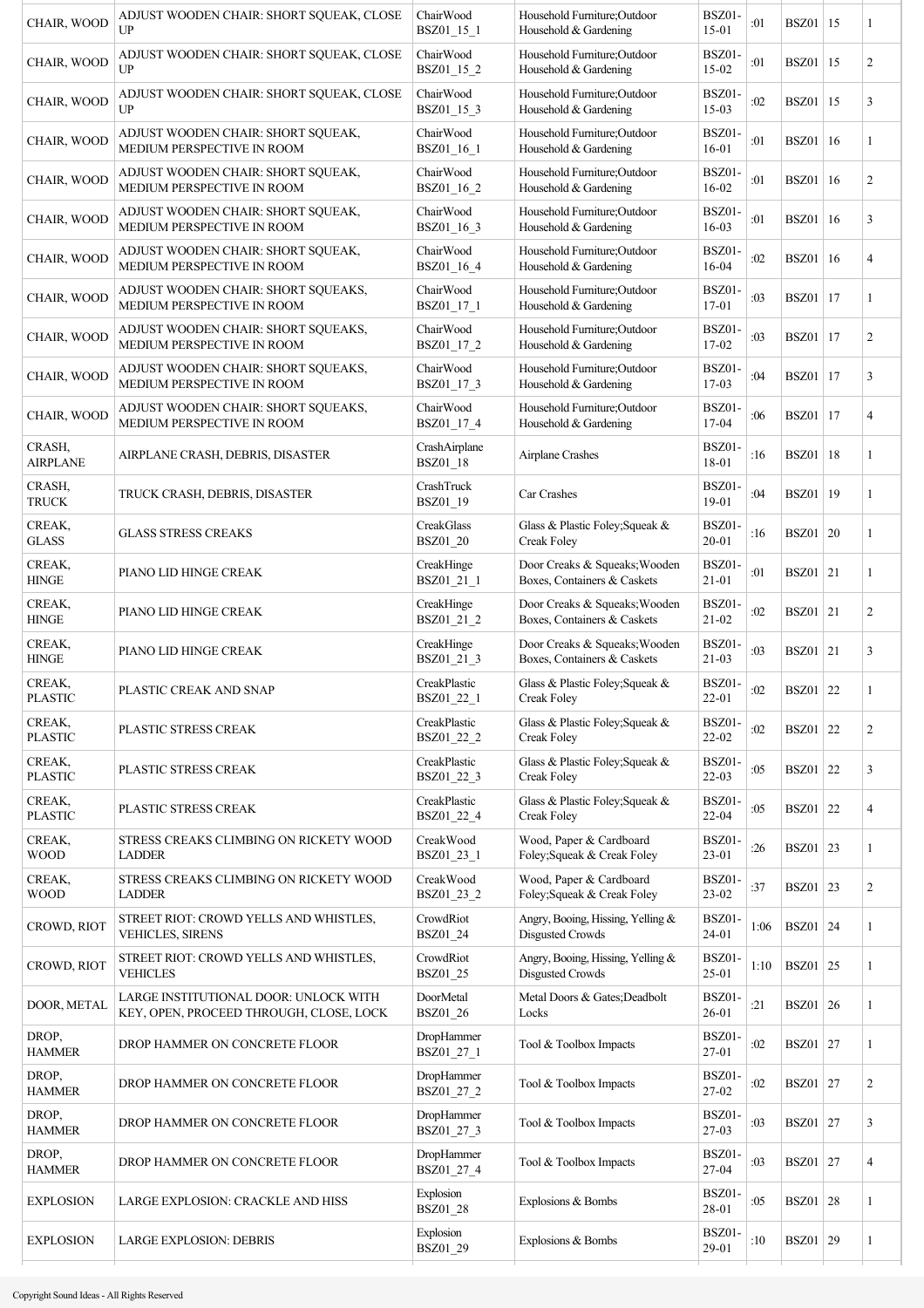| <b>EXPLOSION</b>           | LARGE BUILDING EXPLOSION: CRACKLE AND HISS                                   | Explosion<br>BSZ01_30         | Explosions & Bombs                                                 | <b>BSZ01-</b><br>$30 - 01$ | :13  | $BSZ01$ 30      |    | 1              |
|----------------------------|------------------------------------------------------------------------------|-------------------------------|--------------------------------------------------------------------|----------------------------|------|-----------------|----|----------------|
| <b>EXPLOSION</b>           | LARGE EXPLOSION SEQUENCE: DEBRIS, CRACKLE<br><b>AND WIND</b>                 | Explosion<br>BSZ01_31         | Explosions & Bombs                                                 | <b>BSZ01-</b><br>$31 - 01$ | :32  | <b>BSZ01</b> 31 |    | 1              |
| FIRE,<br><b>CAMPFIRE</b>   | <b>CAMPFIRE: CRACKLE AND HISS</b>                                            | FireCampfire<br>BSZ01_32      | Fire Scenes, Fires & Flames                                        | BSZ01-<br>$32 - 01$        | 1:01 | <b>BSZ01</b> 32 |    | 1              |
| FLAP, FABRIC               | <b>FABRIC FLAPPING AND MOVEMENT: LIGHT</b>                                   | FlapFabric<br>BSZ01_33_1      | Cloth, Clothing, Fabric & Leather<br>Foley; Rustle & Shuffle Foley | BSZ01-<br>$33 - 01$        | :17  | <b>BSZ01</b> 33 |    | 1              |
| <b>FLAP, FABRIC</b>        | FABRIC FLAPPING AND MOVEMENT: MEDIUM                                         | FlapFabric<br>BSZ01_33_2      | Cloth, Clothing, Fabric & Leather<br>Foley; Rustle & Shuffle Foley | BSZ01-<br>$33-02$          | :27  | <b>BSZ01</b> 33 |    | $\overline{c}$ |
| <b>FLAP, FABRIC</b>        | <b>FABRIC FLAPPING AND MOVEMENT: HEAVY</b>                                   | FlapFabric<br>BSZ01_33_3      | Cloth, Clothing, Fabric & Leather<br>Foley; Rustle & Shuffle Foley | BSZ01-<br>$33-03$          | :24  | <b>BSZ01</b> 33 |    | 3              |
| GHOST,<br><b>EVAPORATE</b> | EERIE SUPERNATURAL EVAPORATION, HORROR                                       | GhostEvaporate<br>BSZ01_34    | Ghosts & Spirits                                                   | BSZ01-<br>$34 - 01$        | :11  | $BSZ01$ 34      |    | 1              |
| GHOST,<br><b>SPLASH</b>    | SUPERNATURAL SPLASH, HORROR                                                  | GhostSplash<br>BSZ01_35_1     | Ghosts & Spirits                                                   | BSZ01-<br>$35-01$          | :06  | <b>BSZ01</b> 35 |    | 1              |
| GHOST,<br><b>SPLASH</b>    | SUPERNATURAL SPLASH, HORROR                                                  | GhostSplash<br>BSZ01_35_2     | Ghosts & Spirits                                                   | BSZ01-<br>35-02            | :06  | <b>BSZ01</b> 35 |    | $\overline{2}$ |
| GHOST,<br><b>SPLASH</b>    | SUPERNATURAL SPLASH, HORROR                                                  | GhostSplash<br>BSZ01 35 3     | Ghosts & Spirits                                                   | BSZ01-<br>$35-03$          | :06  | <b>BSZ01</b> 35 |    | 3              |
| GHOST,<br><b>SPLASH</b>    | SUPERNATURAL SPLASH, HORROR                                                  | GhostSplash<br>BSZ01_35_4     | Ghosts & Spirits                                                   | BSZ01-<br>35-04            | :06  | <b>BSZ01</b> 35 |    | $\overline{4}$ |
| <b>GUN, FLARE</b>          | FLARE GUN: FIRE AND EXPLODE IN SKY                                           | GunFlare<br>BSZ01_36          | Police Equipment; Miscellaneous<br>Weapons & Military              | BSZ01-<br>$36 - 01$        | :06  | <b>BSZ01</b> 36 |    | 1              |
| HAMMER,<br><b>CONCRETE</b> | HAMMER CONCRETE WITH SLEDGEHAMMER,<br><b>TOOLS</b>                           | HammerConcrete<br>BSZ01_37    | Hammers                                                            | BSZ01-<br>37-01            | :26  | <b>BSZ01</b> 37 |    | 1              |
| HIT, FABRIC                | <b>SHARP FABRIC HIT</b>                                                      | HitFabric<br>BSZ01_38_1       | Cloth, Clothing, Fabric & Leather<br>Foley                         | BSZ01-<br>38-01            | :01  | <b>BSZ01</b> 38 |    | 1              |
| HIT, FABRIC                | <b>SHARP FABRIC HIT</b>                                                      | HitFabric<br>BSZ01_38_2       | Cloth, Clothing, Fabric & Leather<br>Foley                         | BSZ01-<br>38-02            | :01  | <b>BSZ01</b> 38 |    | $\overline{c}$ |
| HUMAN,<br><b>COUGH</b>     | <b>MALE: RASPY COUGHING</b>                                                  | <b>HumanCough</b><br>BSZ01_39 | Coughs, Sighs, Sneezes, Snores,<br>Snorts, Wheezes & Yawns         | BSZ01-<br>39-01            | :08  | BSZ01           | 39 | 1              |
| <b>IMPACT, LOW</b>         | LOW IMPACT THUD                                                              | ImpactLow<br>BSZ01_40_1       | Thuds, Thumps & Dull Hits                                          | BSZ01-<br>$40 - 01$        | :01  | BSZ01   40      |    | 1              |
| <b>IMPACT, LOW</b>         | VERY LOW IMPACT                                                              | ImpactLow<br>BSZ01 40 2       | Miscellaneous Crashes, Hits &<br>Impacts                           | <b>BSZ01-</b><br>$40 - 02$ | :01  | BSZ01   40      |    | $\overline{c}$ |
| IMPACT,<br><b>WOOD</b>     | SHARP WOOD IMPACT                                                            | ImpactWood<br>BSZ01_41_1      | Wood Hits                                                          | <b>BSZ01-</b><br>$41 - 01$ | :01  | <b>BSZ01</b> 41 |    | 1              |
| IMPACT,<br><b>WOOD</b>     | <b>SHARP WOOD IMPACT</b>                                                     | ImpactWood<br>BSZ01_41_2      | Wood Hits                                                          | BSZ01-<br>$41 - 02$        | :01  | $BSZ01$ 41      |    | $\overline{c}$ |
| IMPACT,<br><b>WOOD</b>     | <b>SHARP WOOD IMPACT</b>                                                     | ImpactWood<br>BSZ01_41_3      | Wood Hits                                                          | BSZ01-<br>$41-03$          | :01  | $BSZ01$ 41      |    | 3              |
| IMPACT,<br><b>WOOD</b>     | <b>SHARP WOOD IMPACT</b>                                                     | ImpactWood<br>BSZ01_41_4      | <b>Wood Hits</b>                                                   | BSZ01-<br>$41 - 04$        | :01  | $BSZ01$ 41      |    | $\overline{4}$ |
| JUNGLE,<br><b>AMBIENCE</b> | JUNGLE AMBIENCE: HEAVY CRICKETS AND<br>INSECTS, VARIOUS BIRDS AND ANIMALS    | JungleAmbience<br>BSZ01_42    | Forests, Jungles & Swamps                                          | BSZ01-<br>$42 - 01$        | 1:46 | $BSZ01$ 42      |    | 1              |
| JUNGLE,<br><b>AMBIENCE</b> | JUNGLE AMBIENCE: RAIN FALLING ON THICK<br>FOLIAGE, CRICKETS, THUNDER RUMBLES | JungleAmbience<br>BSZ01_43    | Forests, Jungles & Swamps                                          | BSZ01-<br>$43 - 01$        | 2:11 | BSZ01 $ 43$     |    | 1              |
| <b>LANTERN</b>             | CAMPING LANTERN: ON, LIGHT, BURN, OFF                                        | Lantern BSZ01_44              | Other Hand Tools                                                   | BSZ01-<br>$44 - 01$        | 1:12 | <b>BSZ01</b> 44 |    | 1              |
| <b>LANTERN</b>             | CAMPING LANTERN: VARIOUS ADJUSTMENTS<br>AND MOVEMENTS                        | Lantern BSZ01_45              | Other Hand Tools                                                   | BSZ01-<br>$45 - 01$        | :30  | <b>BSZ01</b> 45 |    | 1              |
| <b>LANTERN</b>             | CAMPING LANTERN: SINGLE SWING                                                | Lantern<br>BSZ01_46_1         | Other Hand Tools                                                   | BSZ01-<br>$46 - 01$        | :02  | <b>BSZ01</b> 46 |    | 1              |
| <b>LANTERN</b>             | <b>CAMPING LANTERN: SWINGING</b>                                             | Lantern<br>BSZ01_46_2         | Other Hand Tools                                                   | BSZ01-<br>46-02            | :23  | <b>BSZ01</b> 46 |    | $\overline{c}$ |
| LEAF, BLOW                 | SINGLE LEAF BLOWING BY ON HARD SURFACE                                       | LeafBlow<br>BSZ01_47_1        | Leaf & Foliage Foley                                               | BSZ01-<br>47-01            | :03  | <b>BSZ01</b> 47 |    | 1              |
| LEAF, BLOW                 | SINGLE LEAF BLOWING BY ON HARD SURFACE                                       | LeafBlow<br>BSZ01_47_2        | Leaf & Foliage Foley                                               | BSZ01-<br>47-02            | :04  | BSZ01           | 47 | 2              |
| LEAF, BLOW                 | SINGLE LEAF BLOWING BY ON HARD SURFACE                                       | LeafBlow<br>BSZ01_47_3        | Leaf & Foliage Foley                                               | BSZ01-<br>47-03            | :05  | <b>BSZ01</b> 47 |    | 3              |
| LEAF, BLOW                 | SINGLE LEAF BLOWING BY ON HARD SURFACE                                       | LeafBlow<br>BSZ01_47_4        | Leaf & Foliage Foley                                               | BSZ01-<br>47-04            | :05  | <b>BSZ01</b> 47 |    | $\overline{4}$ |
|                            |                                                                              |                               |                                                                    |                            |      |                 |    |                |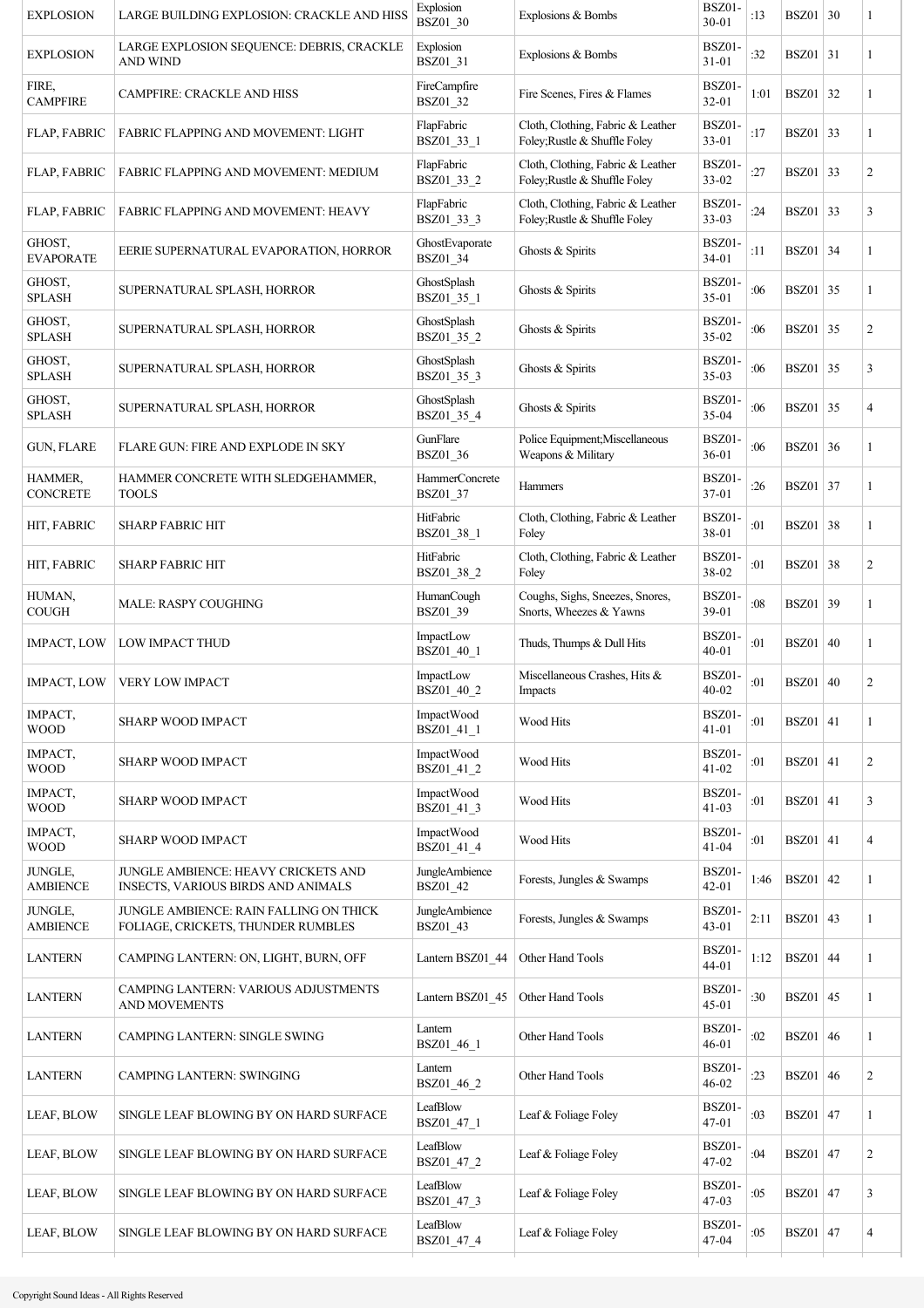| LEAF, BLOW         | SINGLE LEAF BLOWING BY ON HARD SURFACE                     | LeafBlow<br>BSZ01_47_5 | Leaf & Foliage Foley                       | BSZ01-<br>$47 - 05$    | :06  | BSZ01           | 47 | 5              |
|--------------------|------------------------------------------------------------|------------------------|--------------------------------------------|------------------------|------|-----------------|----|----------------|
| LEAF, BLOW         | SINGLE LEAF BLOWING BY ON HARD SURFACE                     | LeafBlow<br>BSZ01_48_1 | Leaf & Foliage Foley                       | <b>BSZ01-</b><br>48-01 | :04  | <b>BSZ01</b>    | 48 | 1              |
| LEAF, BLOW         | SINGLE LEAF BLOWING BY ON HARD SURFACE                     | LeafBlow<br>BSZ01_48_2 | Leaf & Foliage Foley                       | BSZ01-<br>48-02        | :04  | <b>BSZ01</b>    | 48 | 2              |
| LEAF, BLOW         | SINGLE LEAF BLOWING BY ON HARD SURFACE                     | LeafBlow<br>BSZ01_48_3 | Leaf & Foliage Foley                       | <b>BSZ01-</b><br>48-03 | :05  | <b>BSZ01</b>    | 48 | 3              |
| LEAF, BLOW         | SINGLE LEAF BLOWING BY ON HARD SURFACE                     | LeafBlow<br>BSZ01_49_1 | Leaf & Foliage Foley                       | BSZ01-<br>49-01        | :05  | BSZ01           | 49 | 1              |
| LEAF, BLOW         | SINGLE LEAF BLOWING BY ON HARD SURFACE                     | LeafBlow<br>BSZ01_49_2 | Leaf & Foliage Foley                       | BSZ01-<br>49-02        | :05  | BSZ01           | 49 | 2              |
| LEAF, BLOW         | SINGLE LEAF BLOWING BY ON HARD SURFACE                     | LeafBlow<br>BSZ01_49_3 | Leaf & Foliage Foley                       | BSZ01-<br>$49-03$      | :06  | BSZ01           | 49 | 3              |
| <b>LIGHTER</b>     | ZIPPO LIGHTER: OPEN AND FLICK                              | Lighter<br>BSZ01_50_1  | Fire Scenes, Fires & Flames                | BSZ01-<br>50-01        | :01  | <b>BSZ01</b> 50 |    | 1              |
| <b>LIGHTER</b>     | ZIPPO LIGHTER: CLOSE                                       | Lighter<br>BSZ01_50_2  | Fire Scenes, Fires & Flames                | BSZ01-<br>$50 - 02$    | :01  | <b>BSZ01</b>    | 50 | $\overline{c}$ |
| <b>LIGHTER</b>     | ZIPPO LIGHTER: FLICK                                       | Lighter<br>BSZ01 50 3  | Fire Scenes, Fires & Flames                | BSZ01-<br>$50 - 03$    | :01  | <b>BSZ01</b> 50 |    | 3              |
| <b>LIGHTER</b>     | ZIPPO LIGHTER: FLICK                                       | Lighter<br>BSZ01_50_4  | Fire Scenes, Fires & Flames                | BSZ01-<br>50-04        | :01  | <b>BSZ01</b>    | 50 | 4              |
| <b>LIGHTER</b>     | ZIPPO LIGHTER: FLICK                                       | Lighter<br>BSZ01_50_5  | Fire Scenes, Fires & Flames                | BSZ01-<br>50-05        | :01  | $BSZ01$ 50      |    | 5              |
| METAL, DUCT        | CRAWLING IN SHEET METAL VENTILATION DUCT:<br><b>SLOW</b>   | MetalDuct<br>BSZ01_51  | Metal Foley; Drag, Scrape & Slide<br>Foley | BSZ01-<br>51-01        | :41  | $BSZ01$ 51      |    | 1              |
| <b>METAL, DUCT</b> | CRAWLING IN SHEET METAL VENTILATION DUCT:<br><b>SLOW</b>   | MetalDuct<br>BSZ01_52  | Metal Foley; Drag, Scrape & Slide<br>Foley | BSZ01-<br>52-01        | :43  | <b>BSZ01</b> 52 |    | 1              |
| METAL, DUCT        | CRAWLING IN SHEET METAL VENTILATION DUCT:<br><b>MEDIUM</b> | MetalDuct<br>BSZ01_53  | Metal Foley; Drag, Scrape & Slide<br>Foley | BSZ01-<br>53-01        | 1:13 | <b>BSZ01</b> 53 |    | 1              |
| METAL, DUCT        | CRAWLING IN SHEET METAL VENTILATION DUCT:<br>FAST          | MetalDuct<br>BSZ01_54  | Metal Foley; Drag, Scrape & Slide<br>Foley | BSZ01-<br>54-01        | :53  | <b>BSZ01</b> 54 |    | 1              |
| METAL, HIT         | SHEET METAL DUCT: SINGLE HIT                               | MetalHit<br>BSZ01_55_1 | Metal Impacts                              | BSZ01-<br>55-01        | :02  | <b>BSZ01</b> 55 |    | 1              |
| METAL, HIT         | SHEET METAL DUCT: SINGLE HIT                               | MetalHit<br>BSZ01_55_2 | Metal Impacts                              | <b>BSZ01-</b><br>55-02 | :02  | <b>BSZ01</b> 55 |    | 2              |
| <b>METAL, HIT</b>  | SHEET METAL DUCT: SINGLE HIT                               | MetalHit<br>BSZ01_55_3 | Metal Impacts                              | BSZ01-<br>55-03        | :02  | <b>BSZ01</b> 55 |    | 3              |
| METAL, HIT         | SHEET METAL DUCT: SINGLE HIT                               | MetalHit<br>BSZ01_55_4 | Metal Impacts                              | BSZ01-<br>55-04        | :02  | <b>BSZ01</b> 55 |    | 4              |
| <b>METAL, HIT</b>  | SHEET METAL DUCT: THREE HITS                               | MetalHit<br>BSZ01_55_5 | Metal Impacts                              | BSZ01-<br>55-05        | :03  | <b>BSZ01</b> 55 |    | 5              |
| METAL, HIT         | SHEET METAL DUCT: HITS WITH DEBRIS                         | MetalHit<br>BSZ01_55_6 | Metal Impacts                              | BSZ01-<br>55-06        | :07  | $BSZ01$ 55      |    | 6              |
| METAL, HIT         | SOLID METAL IMPACT                                         | MetalHit<br>BSZ01_56_1 | Metal Impacts                              | BSZ01-<br>56-01        | :02  | <b>BSZ01</b>    | 56 | 1              |
| METAL, HIT         | <b>SOLID METAL IMPACT</b>                                  | MetalHit<br>BSZ01_56_2 | Metal Impacts                              | BSZ01-<br>56-02        | :02  | <b>BSZ01</b> 56 |    | 2              |
| <b>METAL, HIT</b>  | <b>SOLID METAL IMPACT</b>                                  | MetalHit<br>BSZ01_56_3 | Metal Impacts                              | BSZ01-<br>56-03        | :02  | <b>BSZ01</b>    | 56 | 3              |
| METAL, HIT         | <b>SOLID METAL IMPACT</b>                                  | MetalHit<br>BSZ01_56_4 | Metal Impacts                              | BSZ01-<br>56-04        | :02  | $BSZ01$ 56      |    | 4              |
| METAL, HIT         | <b>SOLID METAL IMPACT</b>                                  | MetalHit<br>BSZ01_56_5 | Metal Impacts                              | <b>BSZ01-</b><br>56-05 | :02  | <b>BSZ01</b> 56 |    | 5              |
| METAL, HIT         | HOLLOW METAL HIT AND RATTLE                                | MetalHit<br>BSZ01_57_1 | Metal Impacts                              | BSZ01-<br>57-01        | :03  | <b>BSZ01</b> 57 |    | 1              |
| <b>METAL, HIT</b>  | HOLLOW METAL HIT AND RATTLE                                | MetalHit<br>BSZ01_57_2 | Metal Impacts                              | BSZ01-<br>57-02        | :04  | <b>BSZ01</b> 57 |    | $\overline{c}$ |
| <b>METAL, HIT</b>  | HOLLOW METAL HAMMER HITS AND RATTLE                        | MetalHit<br>BSZ01_58_1 | Metal Impacts                              | BSZ01-<br>58-01        | :08  | <b>BSZ01</b>    | 58 | 1              |
| METAL, HIT         | VARIOUS HOLLOW METAL HAMMER HITS                           | MetalHit<br>BSZ01_58_2 | Metal Impacts                              | BSZ01-<br>58-02        | :08  | <b>BSZ01</b> 58 |    | $\overline{c}$ |
| METAL, HIT         | LARGE METAL FILM CASE: DROPPING IMPACT                     | MetalHit<br>BSZ01_59_1 | Metal Impacts; Luggage & Cases             | BSZ01-<br>59-01        | :01  | <b>BSZ01</b> 59 |    | 1              |
|                    |                                                            |                        |                                            |                        |      |                 |    |                |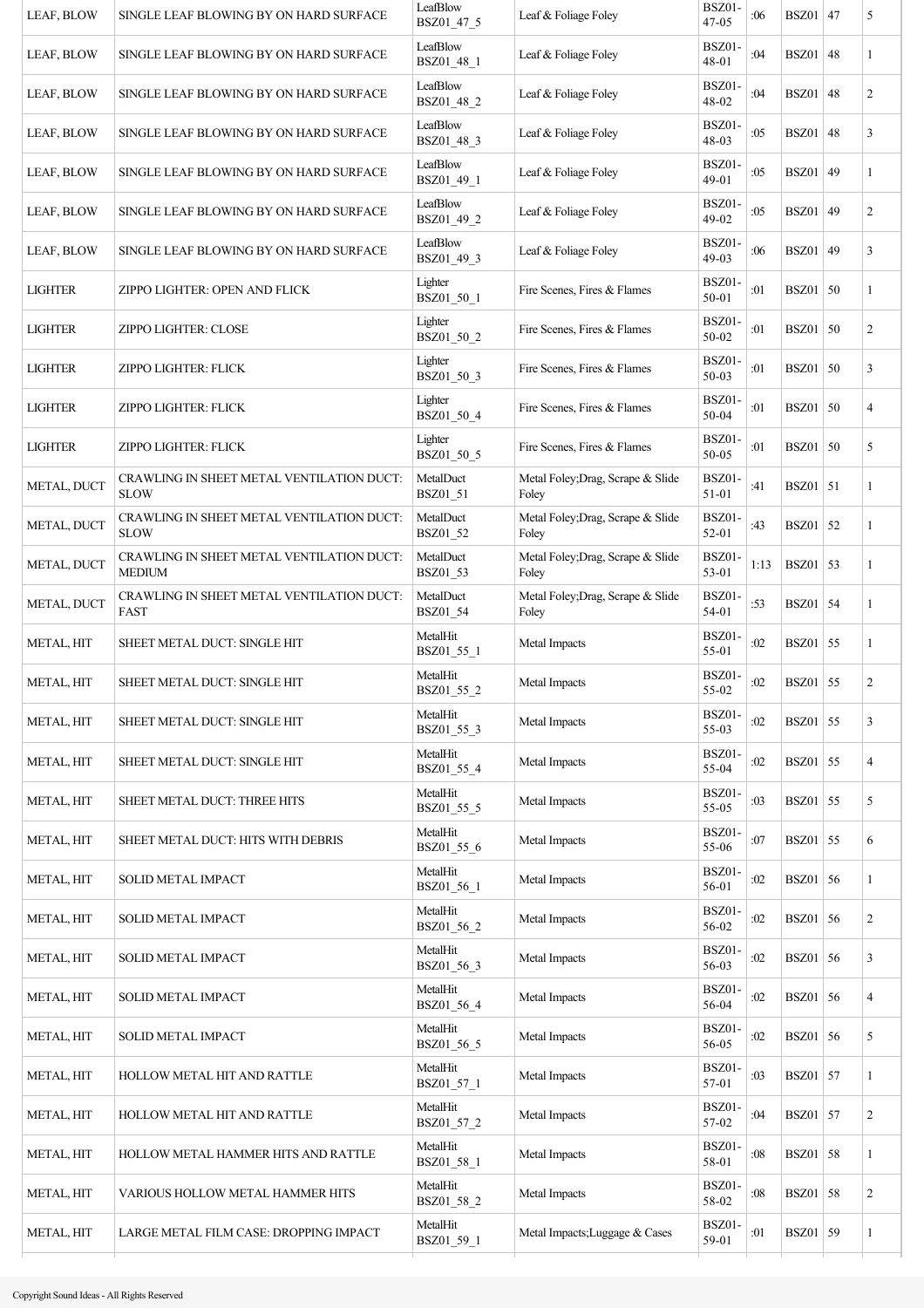| METAL, HIT                  | LARGE METAL FILM CASE: DROPPING IMPACT                         | MetalHit<br>BSZ01_59_2           | Metal Impacts; Luggage & Cases                 | <b>BSZ01-</b><br>59-02 | :02  | <b>BSZ01</b> 59 |    | $\overline{c}$ |
|-----------------------------|----------------------------------------------------------------|----------------------------------|------------------------------------------------|------------------------|------|-----------------|----|----------------|
| <b>METAL, HIT</b>           | LARGE METAL FILM CASE: DROPPING IMPACT                         | MetalHit<br>BSZ01_59_3           | Metal Impacts; Luggage & Cases                 | BSZ01-<br>59-03        | :02  | <b>BSZ01</b> 59 |    | 3              |
| <b>METAL, HIT</b>           | LARGE METAL FILM CASE: DROPPING IMPACT                         | MetalHit<br>BSZ01 59 4           | Metal Impacts; Luggage & Cases                 | BSZ01<br>59-04         | :03  | <b>BSZ01</b> 59 |    | 4              |
| <b>METAL, HIT</b>           | LARGE METAL FILM CASE: DROPPING IMPACT                         | MetalHit<br>BSZ01_60_1           | Metal Impacts; Luggage & Cases                 | BSZ01-<br>60-01        | :03  | <b>BSZ01</b> 60 |    | 1              |
| <b>METAL, HIT</b>           | LARGE METAL FILM CASE: DROPPING IMPACT                         | MetalHit<br>BSZ01_60_2           | Metal Impacts; Luggage & Cases                 | BSZ01-<br>60-02        | :03  | BSZ01   60      |    | $\overline{c}$ |
| <b>METAL, HIT</b>           | LARGE METAL FILM CASE: DROPPING IMPACT                         | MetalHit<br>BSZ01_60_3           | Metal Impacts; Luggage & Cases                 | BSZ01-<br>60-03        | :04  | <b>BSZ01</b> 60 |    | 3              |
| METAL,<br><b>IMPACT</b>     | CLUNKY METAL FALL                                              | MetalImpact<br>BSZ01_61_1        | Metal Impacts                                  | BSZ01-<br>61-01        | :02  | $BSZ01$ 61      |    | 1              |
| METAL,<br><b>IMPACT</b>     | HEAVY, CLUNKY METAL IMPACT                                     | MetalImpact<br>BSZ01_61_2        | Metal Impacts                                  | BSZ01-<br>$61 - 02$    | :02  | BSZ01 61        |    | $\overline{c}$ |
| METAL,<br><b>SQUEAK</b>     | SHORT METAL SQUEAK                                             | MetalSqueak<br>BSZ01 61 3        | Metal Foley; Squeak & Creak Foley              | BSZ01-<br>61-03        | :02  | BSZ01   61      |    | 3              |
| METAL,<br><b>SQUISH</b>     | SHORT SHEET METAL FOLD                                         | MetalSquish<br>BSZ01 61 4        | Metal Foley                                    | BSZ01-<br>$61 - 04$    | :02  | BSZ01 61        |    | $\overline{4}$ |
|                             | MOTORCYCLE   1942 NORTON: TRY TO START, STALLS                 | Motorcycle<br>BSZ01_62_1         | Motorcycles & Scooters                         | <b>BSZ01-</b><br>62-01 | :17  | <b>BSZ01</b> 62 |    | 1              |
|                             | MOTORCYCLE   1942 NORTON: IDLE                                 | Motorcycle<br>BSZ01_62_2         | Motorcycles & Scooters                         | BSZ01-<br>62-02        | :46  | <b>BSZ01</b> 62 |    | 2              |
|                             | MOTORCYCLE   1942 NORTON: START, PULL AWAY                     | Motorcycle<br>BSZ01_63           | Motorcycles & Scooters                         | BSZ01-<br>63-01        | :12  | <b>BSZ01</b> 63 |    | 1              |
|                             | MOTORCYCLE   1942 NORTON: PULL AWAY, PASSING BY                | Motorcycle<br>BSZ01_64_1         | Motorcycles & Scooters                         | BSZ01-<br>64-01        | :12  | <b>BSZ01</b> 64 |    | 1              |
|                             | MOTORCYCLE   1942 NORTON: PASS BY                              | Motorcycle<br>BSZ01_64_2         | Motorcycles & Scooters                         | <b>BSZ01-</b><br>64-02 | :25  | <b>BSZ01</b> 64 |    | $\overline{c}$ |
|                             | MOTORCYCLE   1942 NORTON: PASS BY                              | Motorcycle<br>BSZ01_64_3         | Motorcycles & Scooters                         | <b>BSZ01-</b><br>64-03 | :21  | <b>BSZ01</b> 64 |    | 3              |
|                             | MOTORCYCLE   1942 NORTON: PULL UP, STOP, SHUT OFF              | Motorcycle<br>BSZ01_65           | Motorcycles & Scooters                         | BSZ01-<br>65-01        | :15  | <b>BSZ01</b> 65 |    | 1              |
| MOTORCYCLE                  | 1942 NORTON: ON BOARD: START, DRIVE, STOP,<br><b>SHUT OFF</b>  | Motorcycle<br>BSZ01_66           | Motorcycles & Scooters                         | BSZ01-<br>66-01        | 1:01 | <b>BSZ01</b> 66 |    | 1              |
| PEEL, TAPE                  | PEEL TAPE                                                      | PeelTape<br>BSZ01_67_1           | <b>Comic Friction Accents</b>                  | BSZ01-<br>67-01        | :04  | <b>BSZ01</b> 67 |    | 1              |
| PEEL, TAPE                  | PEEL TAPE                                                      | PeelTape<br>BSZ01_67_2           | <b>Comic Friction Accents</b>                  | BSZ01-<br>67-02        | :06  | <b>BSZ01</b> 67 |    | $\overline{c}$ |
| PEEL, TAPE                  | PEEL TAPE, SLOW                                                | PeelTape<br>BSZ01_67_3           | <b>Comic Friction Accents</b>                  | BSZ01-<br>67-03        | :16  | $BSZ01$ 67      |    | 3              |
| PEEL, TAPE                  | PEEL TAPE, LONG                                                | PeelTape<br>BSZ01_68_1           | <b>Comic Friction Accents</b>                  | BSZ01-<br>68-01        | :10  | BSZ01 68        |    | 1              |
| PEEL, TAPE                  | PLASTIC PEEL, FAST                                             | PeelTape<br>BSZ01 68 2           | Comic Friction Accents                         | BSZ01-<br>68-02        | :01  | <b>BSZ01</b> 68 |    | $\overline{2}$ |
| PULLEY,<br><b>WAREHOUSE</b> | LARGE WAREHOUSE PULLEY: PULL CHAIN,<br>REVERBERANT, INDUSTRY   | PulleyWarehouse<br>BSZ01_69_1    | Chain Foley; Crackle, Rattle & Jingle<br>Foley | BSZ01-<br>69-01        | :18  | <b>BSZ01</b> 69 |    | 1              |
| PULLEY,<br><b>WAREHOUSE</b> | LARGE WAREHOUSE PULLEY: PULL CHAIN,<br>REVERBERANT, INDUSTRY   | PulleyWarehouse<br>BSZ01_69_2    | Chain Foley; Crackle, Rattle & Jingle<br>Foley | BSZ01-<br>69-02        | :14  | <b>BSZ01</b> 69 |    | $\overline{2}$ |
| PULLEY,<br><b>WAREHOUSE</b> | LARGE WAREHOUSE PULLEY: PULL CHAIN,<br>REVERBERANT, INDUSTRY   | PulleyWarehouse<br>BSZ01_69_3    | Chain Foley; Crackle, Rattle & Jingle<br>Foley | BSZ01-<br>69-03        | :16  | <b>BSZ01</b> 69 |    | 3              |
| <b>RUMBLE</b>               | DEEP, HEAVY RUMBLE                                             | Rumble BSZ01 70                  | Spacecraft Interiors, Engines &<br>Rumbles     | BSZ01-<br>70-01        | 1:02 | <b>BSZ01</b> 70 |    | 1              |
| RUMBLE,<br><b>METAL</b>     | EERIE, SHUDDERING METALLIC RUMBLE, HORROR                      | RumbleMetal<br>BSZ01_71          | Horror & Haunted Ambiences                     | BSZ01-<br>$71 - 01$    | 1:48 | <b>BSZ01</b> 71 |    | 1              |
| RUMBLE,<br><b>METAL</b>     | THREATENING METALLIC CREAKING AND<br>RUMBLING AMBIENCE, HORROR | RumbleMetal<br>BSZ01_72          | Spacecraft Interiors, Engines &<br>Rumbles     | BSZ01-<br>$72 - 01$    | :52  | <b>BSZ01</b> 72 |    | 1              |
| RUMBLE,<br><b>METAL</b>     | THREATENING METALLIC CREAKING AND<br>RUMBLING SWELL, HORROR    | <b>RumbleMetal</b><br>BSZ01_73_1 | Spacecraft Interiors, Engines &<br>Rumbles     | BSZ01-<br>73-01        | :09  | BSZ01           | 73 | 1              |
| RUMBLE,<br><b>METAL</b>     | THREATENING METALLIC CREAKING AND<br>RUMBLING SWELL, HORROR    | <b>RumbleMetal</b><br>BSZ01_73_2 | Spacecraft Interiors, Engines &<br>Rumbles     | BSZ01-<br>73-02        | :10  | <b>BSZ01</b> 73 |    | $\overline{c}$ |
| RUMBLE,<br><b>METAL</b>     | THREATENING METALLIC CREAKING AND<br>RUMBLING SWELL, HORROR    | <b>RumbleMetal</b><br>BSZ01_74_1 | Spacecraft Interiors, Engines &<br>Rumbles     | BSZ01-<br>74-01        | :11  | <b>BSZ01</b> 74 |    | 1              |
|                             |                                                                |                                  |                                                |                        |      |                 |    |                |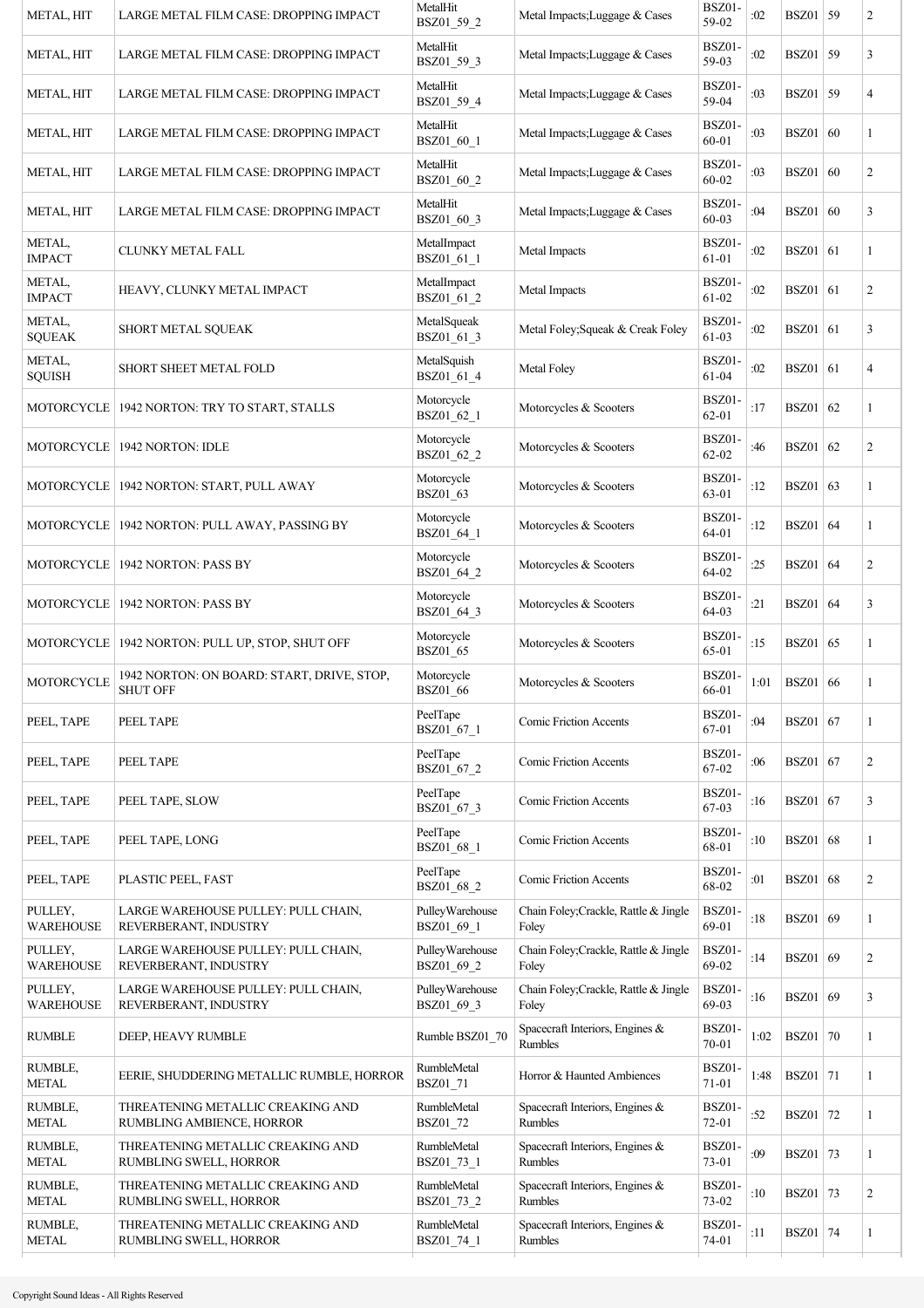| <b>RUMBLE,</b><br><b>METAL</b>    | THREATENING METALLIC CREAKING AND<br>RUMBLING SWELL, HORROR                      | <b>RumbleMetal</b><br>BSZ01_74_2 | Spacecraft Interiors, Engines &<br><b>Rumbles</b>            | BSZ01-<br>74-02   | :12  | <b>BSZ01</b> 74 |    | 2              |
|-----------------------------------|----------------------------------------------------------------------------------|----------------------------------|--------------------------------------------------------------|-------------------|------|-----------------|----|----------------|
| RUMBLE,<br><b>METAL</b>           | THREATENING METALLIC CREAKING AND<br>RUMBLING SWELL, HORROR                      | RumbleMetal<br>BSZ01_74_3        | Spacecraft Interiors, Engines &<br><b>Rumbles</b>            | BSZ01-<br>74-03   | :14  | <b>BSZ01 74</b> |    | 3              |
| <b>RUMBLE,</b><br><b>METAL</b>    | THREATENING METALLIC CREAKING AND<br>RUMBLING SWELL, HORROR                      | RumbleMetal<br>BSZ01_75_1        | Spacecraft Interiors, Engines &<br>Rumbles                   | BSZ01-<br>75-01   | :21  | <b>BSZ01</b> 75 |    | 1              |
| <b>RUMBLE,</b><br><b>METAL</b>    | THREATENING METALLIC CREAKING AND<br>RUMBLING SWELL, HORROR                      | RumbleMetal<br>BSZ01_75_2        | Spacecraft Interiors, Engines &<br>Rumbles                   | BSZ01-<br>75-02   | :22  | BSZ01           | 75 | 2              |
| <b>RUMBLE,</b><br>METAL           | THREATENING METALLIC CREAKING AND<br>RUMBLING SWELL, HORROR                      | <b>RumbleMetal</b><br>BSZ01_75_3 | Spacecraft Interiors, Engines &<br>Rumbles                   | BSZ01-<br>$75-03$ | :26  | BSZ01           | 75 | 3              |
| <b>SCRAPE,</b><br><b>CANOE</b>    | DRAG FIBERGLASS CANOE ON ASPHALT                                                 | ScrapeCanoe<br>BSZ01_76_1        | Canoes & Kayaks                                              | BSZ01-<br>76-01   | :08  | BSZ01           | 76 | 1              |
| <b>SCRAPE,</b><br><b>CANOE</b>    | DRAG FIBERGLASS CANOE ON CEMENT                                                  | ScrapeCanoe<br>BSZ01_76_2        | Canoes & Kayaks                                              | BSZ01-<br>76-02   | :22  | <b>BSZ01</b> 76 |    | $\overline{c}$ |
| SCRAPE,<br>CARDBOARD              | SLIDE ON CORRUGATED CARDBOARD                                                    | ScrapeCardboard<br>BSZ01_77_1    | Wood, Paper & Cardboard<br>Foley; Drag, Scrape & Slide Foley | BSZ01-<br>77-01   | :05  | <b>BSZ01</b> 77 |    | 1              |
| SCRAPE,<br>CARDBOARD              | SLIDE ON CORRUGATED CARDBOARD                                                    | ScrapeCardboard<br>BSZ01 77 2    | Wood, Paper & Cardboard<br>Foley; Drag, Scrape & Slide Foley | BSZ01-<br>77-02   | :05  | <b>BSZ01</b> 77 |    | $\overline{c}$ |
| SCRAPE,<br><b>CARDBOARD</b>       | SLIDE ON CORRUGATED CARDBOARD                                                    | ScrapeCardboard<br>BSZ01_77_3    | Wood, Paper & Cardboard<br>Foley; Drag, Scrape & Slide Foley | BSZ01-<br>77-03   | :05  | BSZ01           | 77 | 3              |
| SCRAPE,<br><b>CARDBOARD</b>       | SLIDE ON CORRUGATED CARDBOARD                                                    | ScrapeCardboard<br>BSZ01_77_4    | Wood, Paper & Cardboard<br>Foley; Drag, Scrape & Slide Foley | BSZ01-<br>77-04   | :08  | BSZ01           | 77 | 4              |
| SCRAPE,<br><b>CARDBOARD</b>       | SLIDE ON CORRUGATED CARDBOARD                                                    | ScrapeCardboard<br>BSZ01_77_5    | Wood, Paper & Cardboard<br>Foley; Drag, Scrape & Slide Foley | BSZ01-<br>77-05   | :03  | BSZ01           | 77 | 5              |
| <b>SCRAPE,</b><br><b>METAL</b>    | DRAG MANHOLE COVER ON DIRT                                                       | ScrapeMetal<br>BSZ01_78_1        | Metal Foley; Drag, Scrape & Slide<br>Foley                   | BSZ01-<br>78-01   | :19  | BSZ01           | 78 | 1              |
| <b>SCRAPE,</b><br>METAL           | DRAG MANHOLE COVER ON CEMENT                                                     | ScrapeMetal<br>BSZ01_78_2        | Metal Foley; Drag, Scrape & Slide<br>Foley                   | BSZ01-<br>78-02   | :21  | <b>BSZ01</b> 78 |    | $\overline{c}$ |
| <b>SCRAPE,</b><br><b>WOOD</b>     | DRAG WOODEN CHEST ON CEMENT                                                      | ScrapeWood<br>BSZ01_79_1         | Wood, Paper & Cardboard<br>Foley; Drag, Scrape & Slide Foley | BSZ01-<br>79-01   | :07  | BSZ01           | 79 | 1              |
| SCRAPE,<br><b>WOOD</b>            | DRAG WOODEN CHEST ON CEMENT                                                      | ScrapeWood<br>BSZ01_79_2         | Wood, Paper & Cardboard<br>Foley; Drag, Scrape & Slide Foley | BSZ01<br>79-02    | :13  | <b>BSZ01 79</b> |    | $\overline{c}$ |
| <b>SCREECH,</b><br><b>PLASTIC</b> | PLASTIC STRESS SCREECH                                                           | ScreechPlastic<br>BSZ01_80_1     | Glass & Plastic Foley; Squeak &<br>Creak Foley               | BSZ01-<br>80-01   | :06  | <b>BSZ01</b> 80 |    | 1              |
| <b>SCREECH,</b><br><b>PLASTIC</b> | PLASTIC STRESS SCREECH                                                           | ScreechPlastic<br>BSZ01 80 2     | Glass & Plastic Foley; Squeak &<br>Creak Foley               | BSZ01-<br>80-02   | :06  | <b>BSZ01</b> 80 |    | $\overline{c}$ |
| SPIN                              | <b>FAST SPINNING LOOP</b>                                                        | Spin BSZ01 81                    | Roll & Spin Foley                                            | BSZ01-<br>81-01   | :25  | <b>BSZ01</b> 81 |    | 1              |
| SUBWAY,<br><b>STATION</b>         | SUBWAY STATION: RAPID TRANSIT TRAINS<br>ENTER, STOP AND LEAVE, P.A. ANNOUNCEMENT | SubwayStation<br>BSZ01_82        | Subway Stations; Announcements &<br>Speeches                 | BSZ01-<br>82-01   | 2:00 | <b>BSZ01</b> 82 |    | 1              |
| <b>TRAIN</b>                      | DIESEL TRAIN PASS BY FAST                                                        | Train BSZ01 83                   | Trains                                                       | BSZ01-<br>83-01   | :27  | <b>BSZ01</b> 83 |    | 1              |
| <b>TRAIN</b>                      | <b>BOXCAR INTERIOR: RATTLE AND SHAKE</b>                                         | Train BSZ01_84                   | Trains                                                       | BSZ01-<br>84-01   | 1:07 | <b>BSZ01</b> 84 |    | 1              |
| <b>VICTROLA</b>                   | <b>GRAMOPHONE: WIND UP</b>                                                       | Victrola BSZ01 85                | Vintage Entertainment                                        | BSZ01-<br>85-01   | :13  | <b>BSZ01</b> 85 |    | 1              |
| <b>VICTROLA</b>                   | <b>GRAMOPHONE: SWITCH</b>                                                        | Victrola<br>BSZ01_86_1           | Vintage Entertainment                                        | BSZ01-<br>86-01   | :01  | <b>BSZ01</b> 86 |    | 1              |
| VICTROLA                          | <b>GRAMOPHONE: SWITCH</b>                                                        | Victrola<br>BSZ01_86_2           | Vintage Entertainment                                        | BSZ01-<br>86-02   | :01  | <b>BSZ01</b> 86 |    | 2              |
| <b>VICTROLA</b>                   | <b>GRAMOPHONE: HEAD MOVEMENT</b>                                                 | Victrola<br>BSZ01_86_3           | Vintage Entertainment                                        | BSZ01-<br>86-03   | :12  | <b>BSZ01</b> 86 |    | 3              |
| <b>VICTROLA</b>                   | <b>GRAMOPHONE: RECORD STATIC</b>                                                 | Victrola<br>BSZ01_87_1           | Vintage Entertainment                                        | BSZ01-<br>87-01   | :18  | <b>BSZ01</b> 87 |    | 1              |
| <b>VICTROLA</b>                   | <b>GRAMOPHONE: RECORD STATIC</b>                                                 | Victrola<br>BSZ01_87_2           | Vintage Entertainment                                        | BSZ01-<br>87-02   | :20  | <b>BSZ01</b> 87 |    | $\overline{c}$ |
| <b>VICTROLA</b>                   | <b>GRAMOPHONE: RECORD STATIC</b>                                                 | Victrola<br>BSZ01_87_3           | Vintage Entertainment                                        | BSZ01-<br>87-03   | :23  | BSZ01           | 87 | 3              |
| VICTROLA                          | <b>GRAMOPHONE: RECORD STATIC</b>                                                 | Victrola<br>BSZ01_87_4           | Vintage Entertainment                                        | BSZ01<br>87-04    | :28  | <b>BSZ01 87</b> |    | $\overline{4}$ |
| WATER,<br><b>AMBIENCE</b>         | EERIE, HOLLOW WATER AMBIENCE, HORROR                                             | WaterAmbience<br><b>BSZ01_88</b> | Horror & Haunted Ambiences                                   | BSZ01-<br>88-01   | :52  | <b>BSZ01</b> 88 |    | 1              |
| WATER,<br><b>AMBIENCE</b>         | DEEP METALLIC WATER GURGLING                                                     | WaterAmbience<br>BSZ01_89        | Pouring Liquid, Sloshing & Flowing                           | BSZ01-<br>89-01   | 1:04 | <b>BSZ01</b> 89 |    | 1              |
|                                   |                                                                                  |                                  |                                                              |                   |      |                 |    |                |